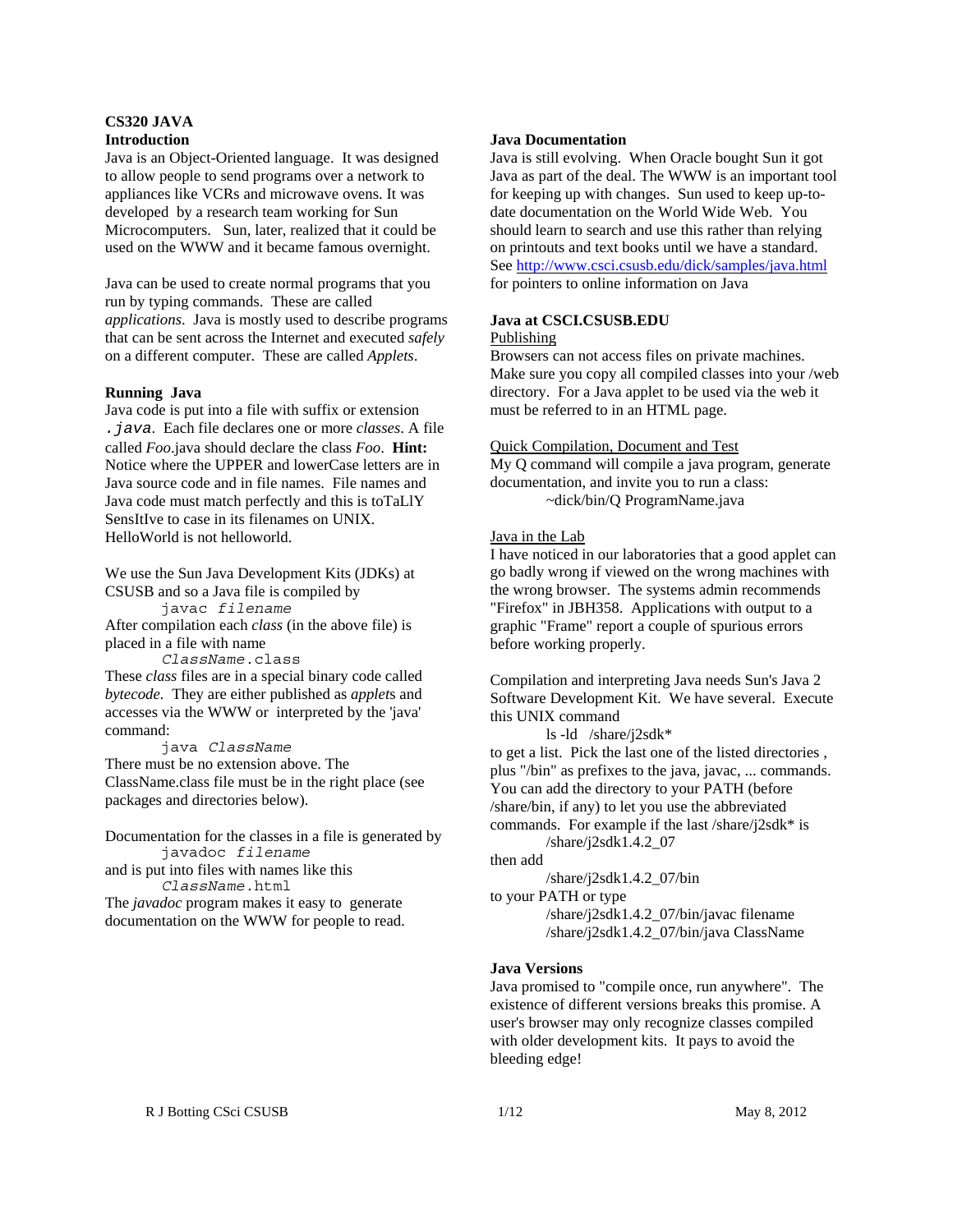### **Java Applications**

An *application* is a compiled Java class that can be run on a server or at a terminal. It can come from any *public class* that has a *main* function declared as follows:



**public class** Hello **{**

**public static void** main**(String** argv**[]){** *System.out.println("Hello, World!");*  **} }**

(you can change the *italic* bits etc...)

### **Java - the language**

Java borrows most of its syntax from an early version of C++. It is not as writeable as C or C++ but it is instantly readable by C and C++ programmers. For example:



#### in Java looks like this:

 **class** *ClassName* **extends** *Parent***{** *Type1 field\_name*; *Type2 method\_name* ( *parameters* )...  **}**

Java classes form a hierarchy. Each class *extends* precisely one other class. All classes ultimately extend *Object*. Unlike C++, no class can extend more than one other class. If the '**extends** *Parent'* is omitted then the parent is *Object*.

A class contains a set of *field* and *method* declarations. A *field* declaration defines variable or constant data:

```
modifiers type name;
or modifiers type name=value;
A method declaration defines a function:
       modifiers type name(arguments){
                        body
```
Functions can declare *local variables*.

**}**

Modifiers specify scope and other things:

**public**, **private**, **static**, **final**, **abstract**, ... These are defined in the glossary later in this document.

#### **Java Data Types**

 All data has defined default initial values. All data have defined precision and size. Java has a dozen primitive data types:

**boolean**, **byte**, **int**, **char**, **long**, **double**,... A **byte** is an 8-bit ASCII character. A **char** is a 16bit Unicode character.

Java distinguishes primitive data types (like int and double) from classes. *Classes* can define new data types as collections of fields with operations. *Interfaces* are abstract data types. All *arrays* are classes. There are many large libraries of predefined classes and interfaces.

### **Java Scoping**

Prior to Java 1.1, Java used simple Object-Oriented scoping. This means searching the local function first, then its class, and then the classes from that the class extended, and so on. The main scopes are: worldwide(**public**), package(*default*), class(**private**), and method/function(local).

Variables and parameters are declared inside methods. Their scope is the whole function. Local variables can *shadow* fields in a class but not formal parameters. In Java  $\hat{\tau}$  this  $\hat{v}$  is a field in this class even if  $\hat{v}$  is also a formal parameter or if it is declared locally as a variable. Declarations of classes and functions could not occur inside functions in Java 1.0.

Java 1.1...2 complicates scoping by allowing classes to be defined inside classes and methods. The search for the right meaning for an identifier can follow the inheritance hierarchy (OO scoping) or the lexical containment hierarchy (Static scoping). Java 1.1 forces you to use the dot notation to resolve ambiguities.

### **Parameter passing**

Primitive data like *char, int* and *double* are passed by value. Objects (instances of classes and arrays) are passed by reference.

## **Predefined Classes in Java**

Like Smalltalk and C++, Java comes with a large and growing library of classes including: Object, String, Vector, Number, Integer, Double, System, Applet, Exception, Error, Frame, Graphics, Menu, Button, Enumeration, Thread .... They include a machine and platform independent toolkit for a graphical user interface(GUI) called the *AWT*(Abstract Windowing Toolkit). Java 2 have added more classes (Swing!) to make GUIs easier to program (and slower to run).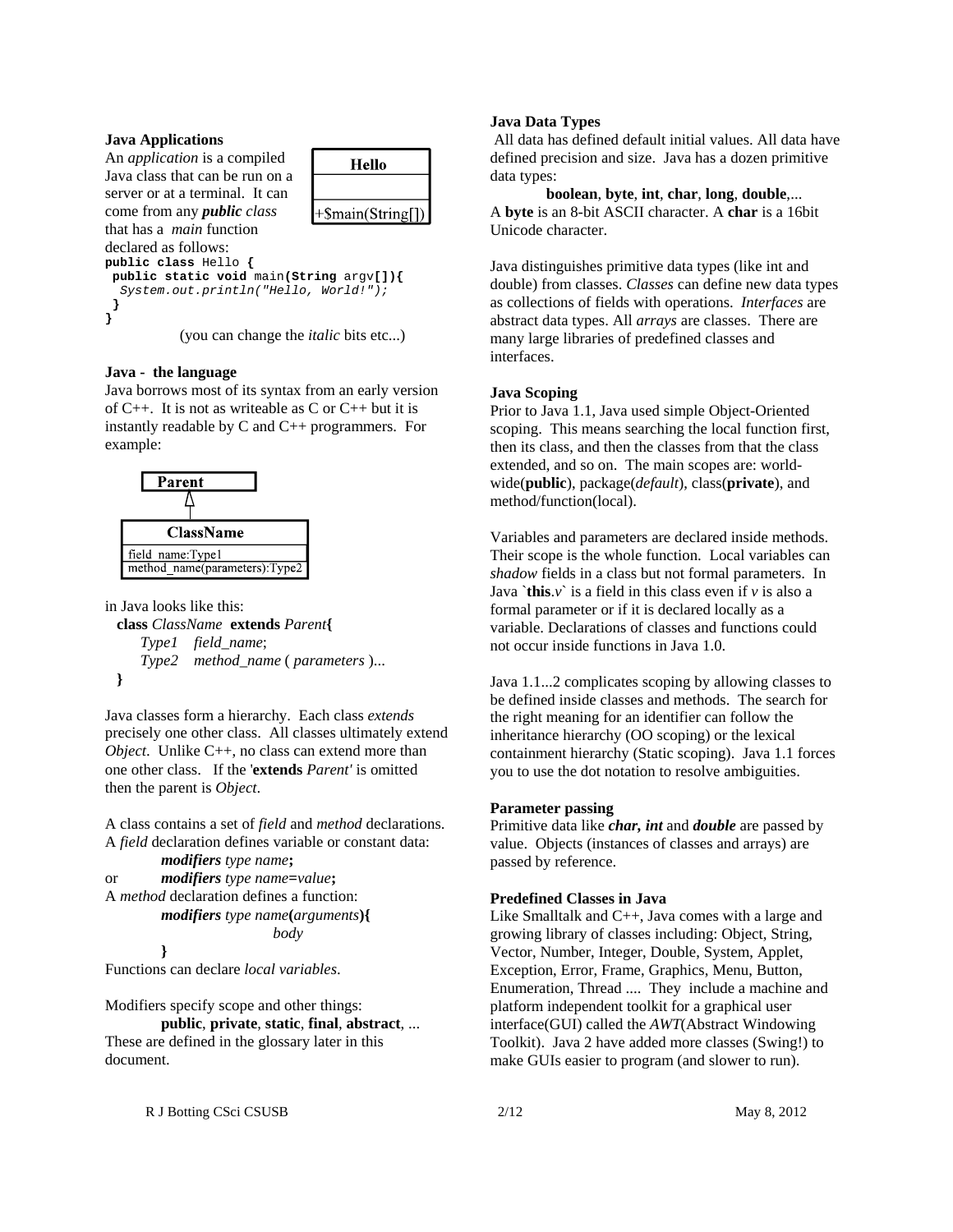#### **Java Interfaces**

An *interface* is a list of *abstract methods*(function prototypes in C/C++ terms). If *I* is an interface that lists method *m* and variable *v* is declared to be of type *I* then the compiler assumes *f* can apply to *v*:

*v* . *f*(...).

The compiler makes sure that *v* can only refer to objects that come from classes that *implement I*. The Java interpreter picks the *f* from the class that *v*'s object refers to at that time.

A class can implement any number of *interfaces*. Interfaces provide a "plug and socket" to connect pieces of code. Calling component knows *when* to *use* a function, the Interface defines *what* functions can be called, and implementer components know *how* to do the function's job.



interface usually has a name ending in "able". The code should contain enough documentation so that a programmer can use or implement the interface after reading the documentation.

An interface used for Multithreaded Code. **public interface** Runnable **{ public abstract void** run(); **}** A class *implements* interfaces by *supplying the bodies* of the methods in the interface: **public class** Counter **implements** Runnable**{ private int** me;



Counter(100);

Each implementation of an interface can be different because an interface defines only the caller's point of view.

### **Java Applets**

Applets are programs that can be sent over a network

R J Botting CSci CSUSB 3/12 May 8, 2012

to be executed on another machine. They are, therefore, not allowed to access information on the machine they are sent to and will fail if they try. An *applet* is called from a HTML page, or another method, or another application. Browsers or Sun's AppletViewer use these HTML pages.

An *applet* must be a public class that *extends* the **class** *Applet* and defines the methods: *init()* and *paint()*. Here is an example:

**public class** HelloWorldApplet **extends** Applet **{ public void** init**() {** setSize*(*150,25)**;} public void** paint**(**Graphics g**) {** g.drawString("Hello world!", 50, 25); **}***//paint*

**}***//HelloWorld*

http://web.csusb.edu/public/faculty/dick/Hello.html http://web.csusb.edu/public/faculty/dick/Hello.java The *HelloWorldApplet* class has to be inside a file called *HelloWorldApplet.java*. It is compiled by *javac* in the normal way. *Javadoc* generates documentation in HelloWorldApplet.html. But it can **not** be interpreted by the *java* command! It must be accessed from an HTML page with an <APPLET> tag.

It is a pain to create a page to test each Applet!. Debugging with a browser is even more painful. Luckily a class can be *both an applet and application*. All it needs is a *main* method that creates the Graphic that the Applet paints. This is then compiled, documented and run in the normal way. Here is an example of an application/applet on my web site: http://web.csusb.edu/public/faculty/dick/HelloWorld.java

There is a simplified version on the next page:

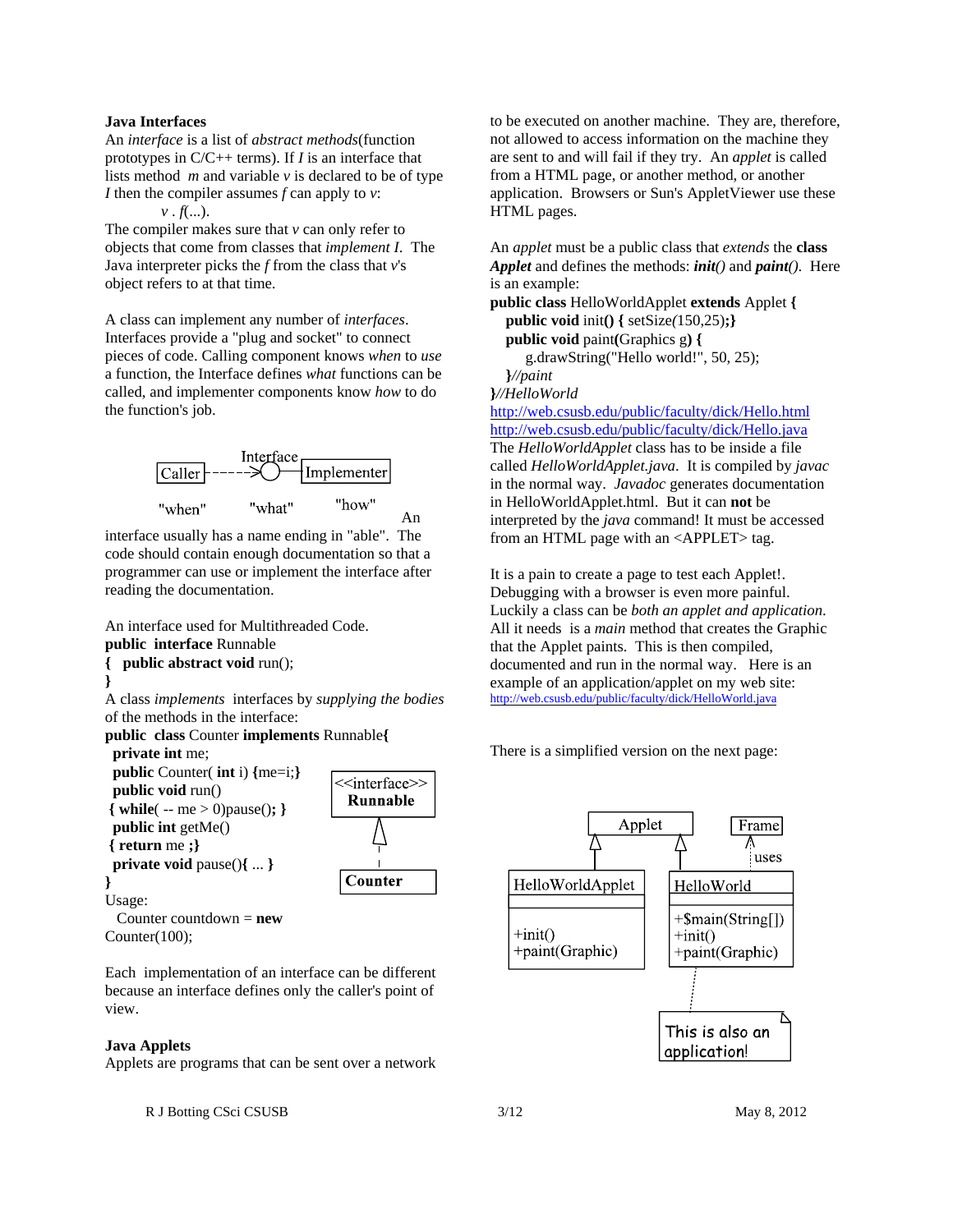**import** java.applet.\*; **import** java.awt.\*;

#### **public class** HelloWorld **extends** Applet **{**

```
/** init is called when the applet is loaded. */
   public void init(){ //do nothing
   }//init
```

```
/** paint is called whenever the applet 
    needs to be painted or repainted.
    It is given a Graphics object to paint in.
*/
   public void paint(Graphics g) {
      g.setColor(Color.pink);
      g.drawString("Hello world!", 50, 25);
```
**}**//*paint*

/\*\**main is called by an application. This one makes a window in which a HelloWorld object is put.* \*/

 **public static void** main(String args**[]**) **{** HelloWorld hi = **new** HelloWorld**()**; hi.init();//*initialize applet.* hi.start();//*start applet.* //*The applet hi is ready* Frame w = **new** Frame("HelloWorld"); // *window for hi* w.add("Center", hi);//*put hi in middle of w* w.setSize(300, 300);// *make w big enough* w.setVisible(True);//*let the user see w.*

# **}**//*main*

```
}//HelloWorld
```
Note that on some Linux systems a couple run time errors are thrown when the new Frame is created. You can ignore them.

There is a more exciting version on: http://web.csusb.edu/public/faculty/dick/java.test.html

#### **Java Packages**

A *package* is a collection of compiled classes in files *in a common directory* somewhere on the WWW. Each file must also state which package it belongs in: **package** *package\_name;*

PAckage scope: the default is to share information only between classes in a single **package**. Java files can refer to classes in packages and on other servers as long as these are named in an "**import**" statement An **import** statement can access any **public class** anywhere on the WWW or any non-**private** class in the *same* package.

#### **Java Idioms**

Certain patterns of code a common in Java. For example, local variables are declared close to their first use. Here are some more patterns:

We often do things to objects like this: variable . method ( arguments ); //method of Parent or Child type. The above can add or delete component parts etc. A call can also return an object

variable = ...object.method (parameters)...; the above uses a method to get data from an *object*. It may change it. It then uses the return value to calculate a new value for the variable. This idiom can be extended into a sequence of method calls: ....

o.m1(p1).m2(p2).m2(p3). ...; In the above *o* is an object that reacts to *m1(p1)* and returns another object that reacts to *m2(p2)* which, in turn, reacts to  $m3(p3)$ , and so on.

We often create new variables and objects like this:

Parent variable = **new** Child( arguments ); The above creates a variable that can refer to objects that fit the *Parent* type. The `**new** *Child*` is a *constructor* that creates a new object of type *Child*. This compiles as long as the *Child* class is extended from and/or implements the *Parent* class (directly or indirectly). You can delay the initialization of the object and change the object that the variable refers to.

You must take extra care with *arrays*: *Declaring an array does not create the storage or the items in the storage*. It takes several steps to do this, and they are all necessary:

> Parent variable $[$ ];  $// (1)$ variable = **new** Parent [2];  $\pi/(2)+(3)$  variable[0]= firstChild; variable[1]=secondChild; // ( 4) ...

(1)The variable is declared and is **NULL**, (2) the array is created and (3) the variable is attached to it. (4) The items in the array are defined. If *Parent* is a **class** or **interface** the array elements are NULL until they are attached to objects. The objects can be of any type or class derived from the Parent type. Omitting any step leads to a runtime error. Be careful!

### **Binding Calls to Methods**

In Java 2 nearly all calls use late binding. The class of the object determines the code that is executed rather than the location of the code. Only if a function was "final" can you get static binding.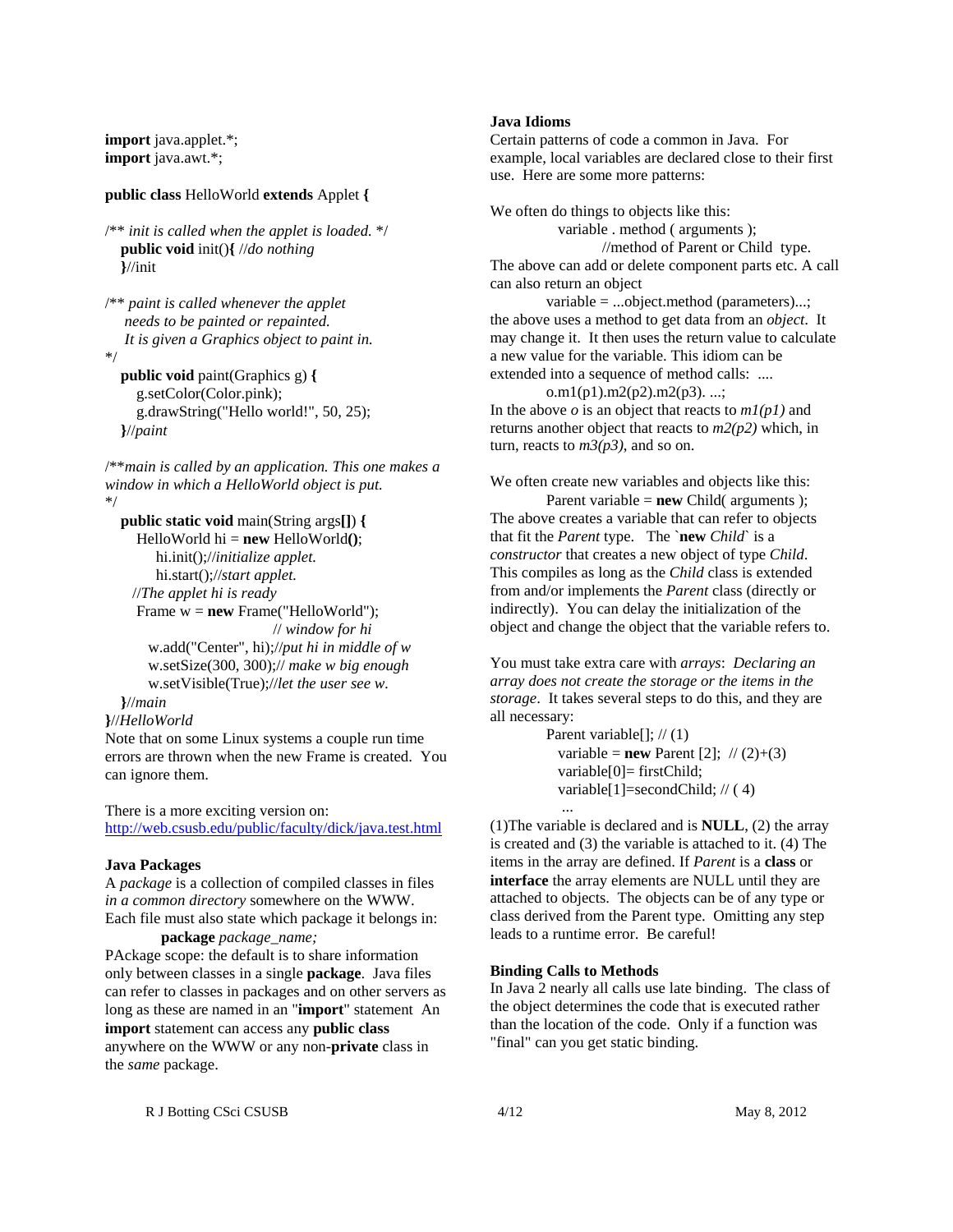#### **Java Hints**

\* Don't rush to use the latest version of Java unless you know that *all* your colleagues, clients, testers, and users have compatible browsers. Recompiling a class with the latest JDK can stop older browsers loading it!

\* When things do not work, check the cAsE of all *file* names vs class identifiers vs names in HTML code. Also check names of directories with package names.

\* Make sure you publish everything to the right directories: HTML pages, GIFs, \*.class files, and all the imported classes as well.

\* Read the official documentation of the library classes for the version of Java that you are using.

\* Use Javadoc and Doc-Comments and read the pages they produce. Publish these along with your public classes.

\* When something works in an application but not in an applet. (1) Is it **public**? (2) Is it trying to do something that is insecure like (a) finding out about the client's computer, (b)reading it's files, or (c) shutting down the Browser!.

\* If an applications can not find a class, check the CLASSPATH variable in your shell!

\* In Netscape 4.0 and later click "Reload" to get a new version of the page and Shift+"Reload" to get a new version of a newly compiled class.

\* The older Netscape will not download new versions of applet class files until you terminate them and reexecute them. You can often use Sun's Appletviewer or program a test application instead. You can run a Netscape on a test page in foreground and terminate it when done. On Orion 'Q' will compile a file called *P*.java and automatically execute

netscape test*.P*.html for you if it exists.

\* Open the Java Console when testing an Applet with a browser.

\* If it runs and crashes with a exception referring to Null ---check all (1) references, (2)arrays, and (3)each elements in arrays. The default initial value for objects in arrays is Null.

\* It is a good thing that Java has Threads! It is difficult to write well-behaved applets that are not multithreaded. A single threaded Applet can not be stopped by its browser when you change pages. It must co-operate and give the browser an opportunity to stop it. Similarly, a process generating a graphic must suspend and let the browser display the results!

Write a test page/application for each class FIRST. Then work on the new class.

\* It pays to **think** before you code:

- Diagrams help: UML classes, interactions, states....
- Reuse and extend existing classes. Don't reinvent the wheel.
- Plan for Reuse.
- Use known design patterns.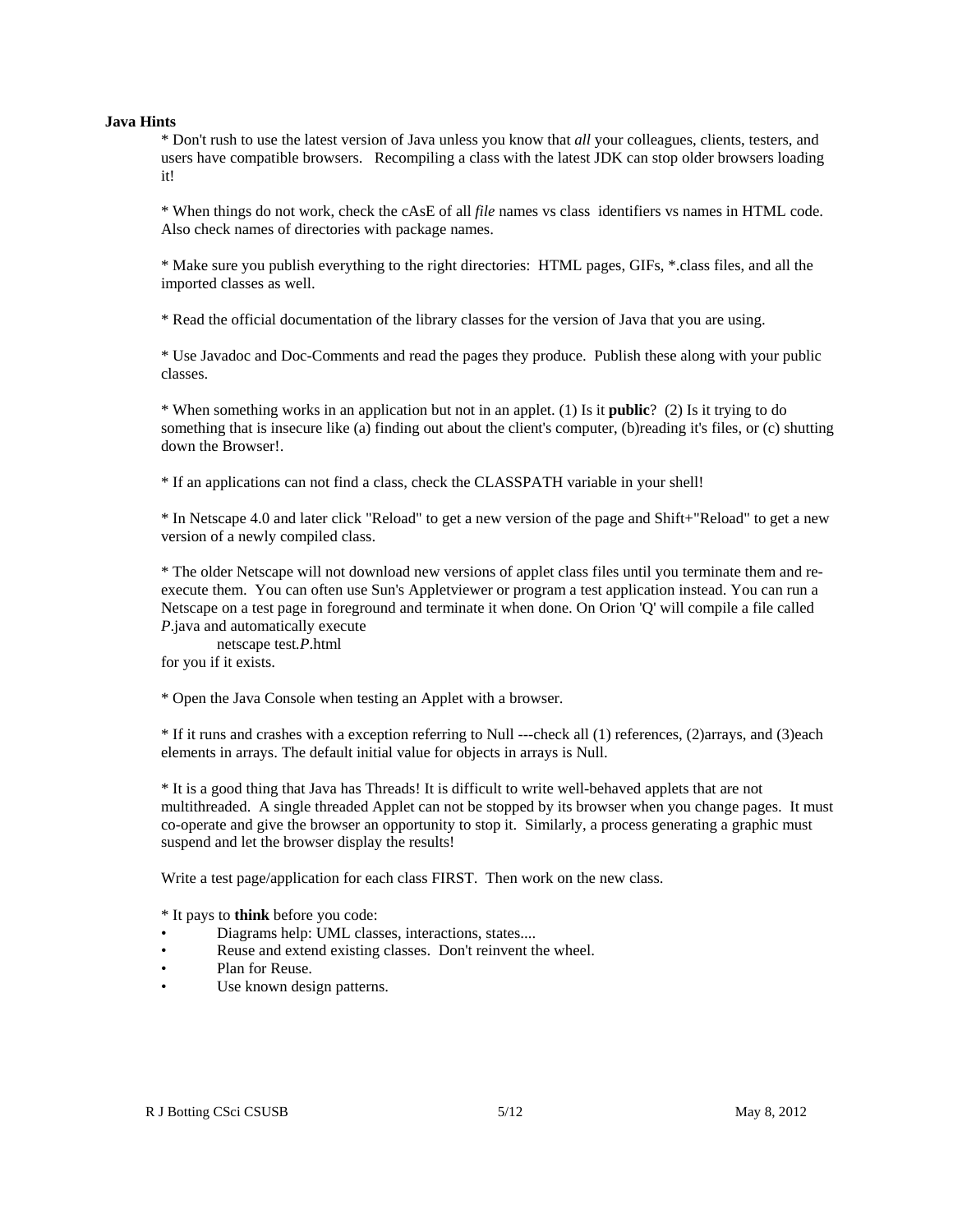### **Java Syntax**

The following is a quick overview for C and  $C_{++}$  programmers. It is based on "The Java Language" Specification(1.0Alpha3)" and several other books. For more information, .See http://www.csci.csusb.edu/dick/samples/java.html

## **. Note**

This is a simplified grammar for a Java compilation unit. It uses my XBNF Extended BNF Notation where "|" indicates "or", "(...)" indicates priority.  $O(\_)$  stands for 0 or 1 occurrences,  $N(\_)$  for 1 or more occurrence,  $L(\_)$  for a comma separated list, and #(\_) for 0 or more occurrences. Quoted text "+" signifies literal terminals. It also uses: *Set*(*X*)::="**{**" #( *X* ) "**}**".

For more on XBNF see http://www.csci.csusb.edu/dick/maths/intro\_ebnf.html

## **. Java extends C**

Much of the Java Syntax is based on the syntax of  $C$  and/or  $C_{++}$ : raw\_C::=http://www.csci.csusb.edu/dick/samples/c.syntax.html.

The following borrows the structures from the syntax of C but changes some names to those used in the Java syntax. C::=*raw\_C*(expression=>*Expression*, statement=>*Statement*, ...).

## **. Lexemes**

The following are defined as in C *Identifier*::=*C.identifier*. *Number*::=*C.integer\_constant* | *C.float\_constant*. *String*::=*C.string\_constant*. *Character*::=*C.character\_constant*.

*comment*::= *C.Comment* | *C++.Comment* | *Doc\_Comment*.

| // text        | All characters from // to the end of the line are ignored.                               |
|----------------|------------------------------------------------------------------------------------------|
| $/*$ text $*/$ | All characters from $/*$ to $*/$ are ignored.                                            |
| /** text */    | These comments are treated specially when they occur immediately before any declaration. |
|                | They should not be used any where else. The enclosed text is put in automatically        |
|                | generated documentation.                                                                 |

*Doc\_Comment*::=`documentation comment`::= "**/\*\***" `*documentation*` "**\*/**".

### **. Compilation Units**

A Java program consists of one or more compilation units that may be held in separately compiled files. *Java\_Program*::=N(*Compilation\_Unit*).

A compilation unit can identify its package, import any number of other packages, classes, or interfaces, and can declare any number of classes and interfaces.

*Compilation\_Unit*::= O(*Package\_Statement*) #(*Import\_Statement*) #(*Type\_Declaration*).

Each file can place its classes into at most **one** package. It is named at the start of the file and must also be the name of the file's directory!

*Package\_Statement*::= "**package**" *Package\_Name* "**;**".

Packages are a collection of comparatively unrelated classes and interfaces that are stored in `*a single directory*`. If the package name is omitted then the file is in a default un-named package. Packages are accessed by using the **import** statement and the dot notation:

**import** mystuff.Fun;

would import the content of a class in file `Fun.class` in directory `mystuff`. The code for `Fun` must be in a file which starts with " **package** mystuff " in directory called "mystuff".

*Import\_Statement*::= "**import**" (*Package\_Name* "**.\***" | O(*Package\_Name* "**.**")(*Class\_Name* |*Interface\_Name* ) ) "**;**".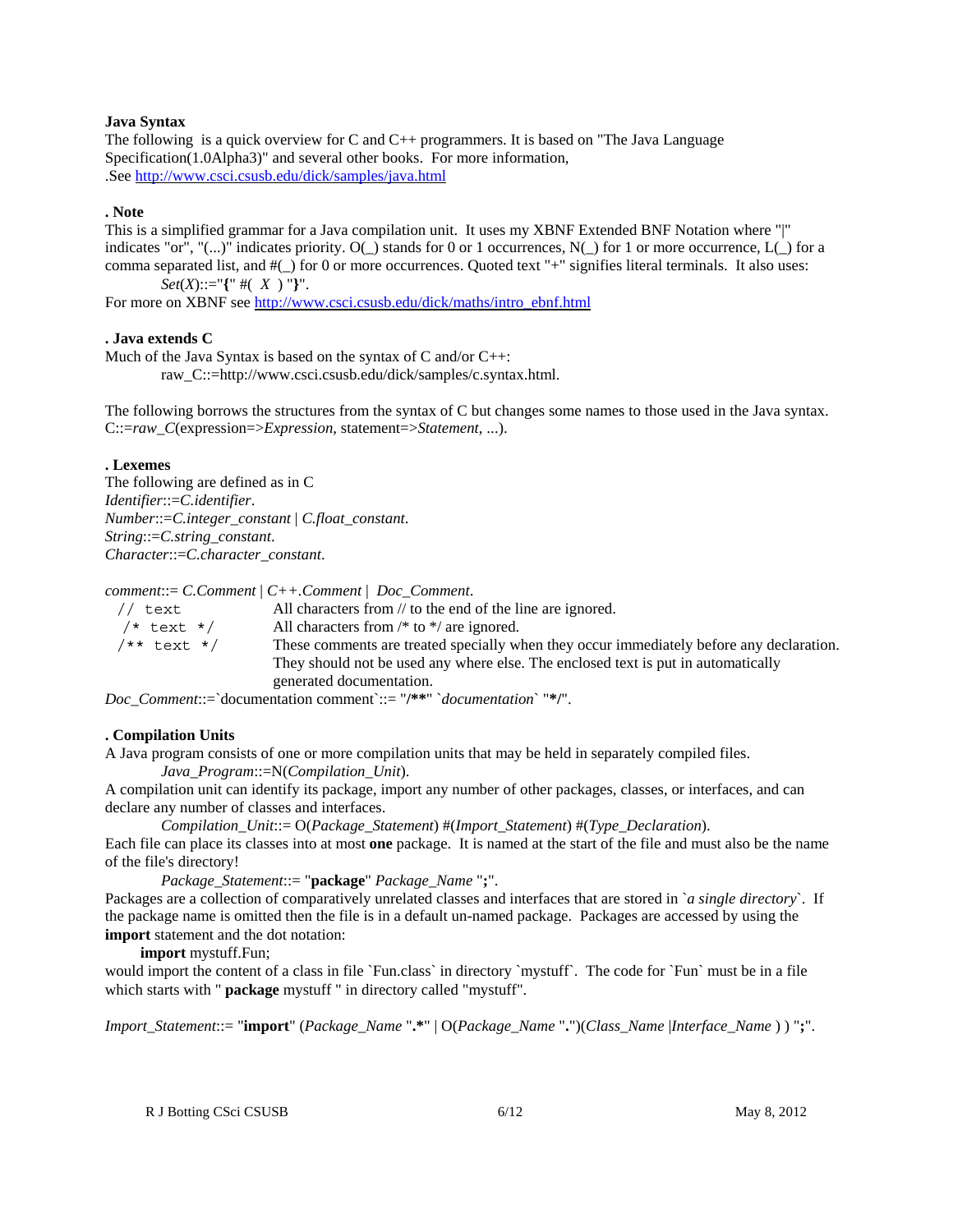### . **Declarations**

*Type\_Name*::= *Class\_Name* | *Interface\_Name*. *Type\_Declaration*::= *Class\_Declaration* | *Interface\_Declaration* | "**;**".

*Class\_Declaration*::= O(*Doc\_Comment*) *Possible\_Modifiers* "**class**" *Identifier* O(*Extends*) O(*Implements*) *Set* (*Internal\_Declaration*).

*Extends*::="**extends**" *Class\_Name*. -- the default is to extend the predefined class called Object. Objects are responsible for garbage collection, synchronization, and knowing how to display themselves as a string.

*Implements*::="**implements**" L(*Interface\_Name*). -- A class implements an interface if it provides bodies for the methods listed in the interface.

*Interface\_Declaration*::= O(*Doc\_Comment*) *Possible\_Modifiers* "**interface**" *Identifier* O(*Extends\_interfaces*) *Set*( *Abstract\_Method\_declaration*).

*Extends\_interfaces*::= "**extends**" L(*Interface\_Name*) .

*Internal\_Declaration*::= O(*Doc\_Comment*) ( *Method\_Declaration* | *Constructor\_Declaration* | *Field\_Declaration* ) | *Static Initializer* | ";". -- In Java 1.1 There can also be inner class declarations.

*Static\_Initializer*::= "**static**" *Block*. -- a block of statements that is invoked when a class is loaded.

*Method\_Declaration*::= *Abstract\_Method\_Declaration* | *Concrete\_Method\_Declaration*. *Concrete\_Method\_Declaration* ::= *Method\_header Block*. -- a method with a defined body. *Abstract\_Method\_Declaration*::= O("**abstract**") *Method\_header* "**;**" . -- The body defined in child class.

*Method\_header*::=*Possible\_Modifiers Returned\_Type Identifier Parameter*s *Possible\_Array\_Indicators*.

*Parameter*s ::="**(**" O( L(*Parameter*)) "**)**".

*Returned\_Type*:= "**void"** | *Type*.

*Constructor\_Declaration*::= *Possible\_Modifiers Class\_Identifier Parameter*s *Block*. -- this block can start with a special call to the parent classes constructor "super(...);" with suitable arguments.

*Parameter*::= *Type\_Specifier Identifier Possible\_Array\_Indicators*.

*Class\_Identifier*::= *Identifier* & `*the name of the class of object being constructed*`.

*Field\_Declaration:*:= *Possible\_Modifiers Type* L( *Field\_Declarator*) "**;**". -- a field is an item of data that can be a variable(if not **final**) or a constant (if **final**). The **static** modifier makes the data belong to the class and shared by all objects in the class. Non-**static** identifiers are attached to one object only. *Field\_Declarator*::= *Identifier Possible\_Array\_Indicators* O("**=**" *Field\_Initializer*). *Field\_Initializer* ::= *Expression* | "**{**" O( L(*Field\_Initializer*) O("**,**") ) "**}**".

### **. Statements**

Java Statements can only appear inside constructors, static initializers and methods. The rules are like those of C Statements -- however the goto-statement has been removed (even if "goto" is still a reserved word ) and three new statements have been added: **try**, **throw**, and **synchronized**. The syntax of **break** and **continue** have been changed to include a label of the statement that is broken or continued.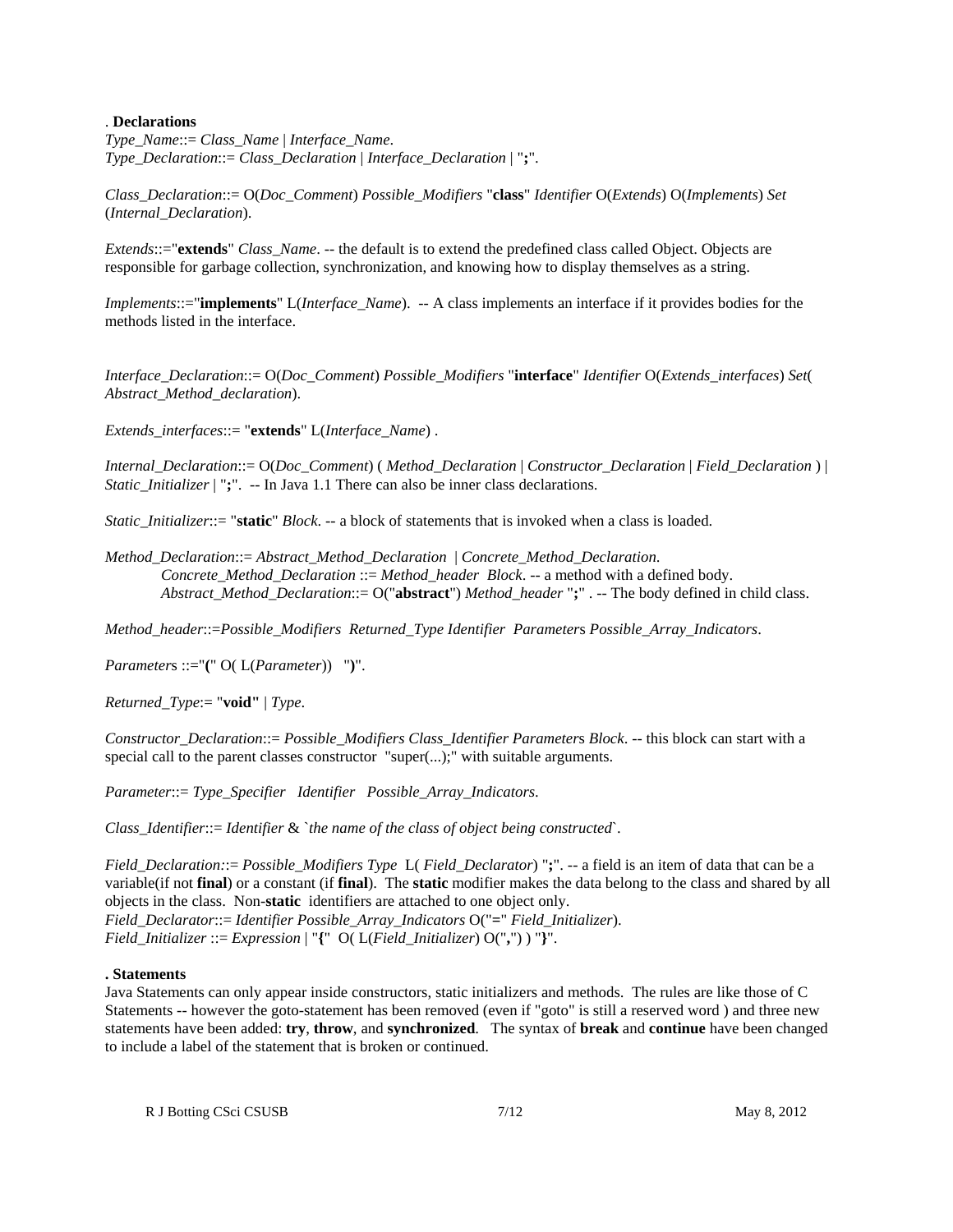```
Statement::=C_based_statement | Non_C_Statement.
C_based_Statement ::= Variable_Declaration | 
         Expression ";" | 
         Block | 
         "if" "(" Expression ")" Statement O("else" Statement) | 
         "while" "(" Expression ")" Statement | 
        "for" "(" For_initializer ";" Expression ";" Expression ")" Statement | 
         "do" Statement "while" "(" Expression ")" ";" | 
         "switch" "(" Expression ")" Block | 
         "return" O(Expression) ";" | 
         "case" Expression ":" | 
         "default" ":" | 
         Identifier ":" Statement | 
         "break" O(Identifier) ";" |
          "continue" O(Identifier) ";" | 
         ";".
```
*Block*::="**{**" N(*Statement*) "**}**".

*For\_initializer* ::= *Expression* | *Type Identifier* "=" *Expression*, -- I think. Note that, unlike C++, a variable declared in a for-statement has the whole function as its scope and it may not be declared elsewhere... (This may change?)

*Variable\_declaration*::= O( "**final**" ) *Type Identifier* O( "=" *Expression* )"**;**" , -- a variable can only be declared once per function. Final variables are constants.

*Non\_C\_Statement*::= *Try\_statement*  | *Synchronized\_statement* | *Throw\_statement* | *Local\_class\_declaration. -- only in Java 1.1 and later.*

*Try\_statement* ::="**try**" *Block* #("**catch**" "**(**" *Parameter* "**)**" *Block*) O("**finally**" *Block*) .

*Throw\_statement*. ::= "**throw**" *Expression* ";" .

*Synchronized\_statement* ::= "**synchronized**" "**(**" *Expression* "**)**" *Block* .

*Local\_class\_declaration*::=*Class\_Declaration*. -- Added in Java 1.1also see *Object\_creation\_expression* below.

### **. Compound Names**

*Package\_Name*::= *Identifier* | *Package\_Name* "**.**" *Identifier*. *Class\_Name*::= *Identifier* | *Package\_Name* "**.**" *Identifier*. *Interface\_Name*::= *Identifier* | *Package\_Name* "**.**" *Identifier*.

Similarly with variable, field, and method names.

### **. Expressions**

Expressions follow rules very like those of C but with some changes to the operators. Here is an abbreviated description of the *abstract syntax* of an *Expression*. An abstract syntax ignores the priorities of operators.

E::= *Literal* | *E Infix E* | *Prefix E* | *E Postfix* | *Conditional\_E* | *Other\_E.*

*Infix*::= "+" | "-" | "\*" | "/" | "%" | "^" | "&" | "|" | "&&" | "||" | "<<" | ">>" | ">>>" | "=" | "+=" | "-=" | "\*=" | "/=" | "%=" | "^=" | "&=" | "|=" | "<<=" | ">>=" | ">>>=" | "<'' | ">'" | "<=" | "'==" | "!=" | "." | ",". *Prefix*::= "++" | "--" | "-" | "~" | "!".

R J Botting CSci CSUSB 8/12 May 8, 2012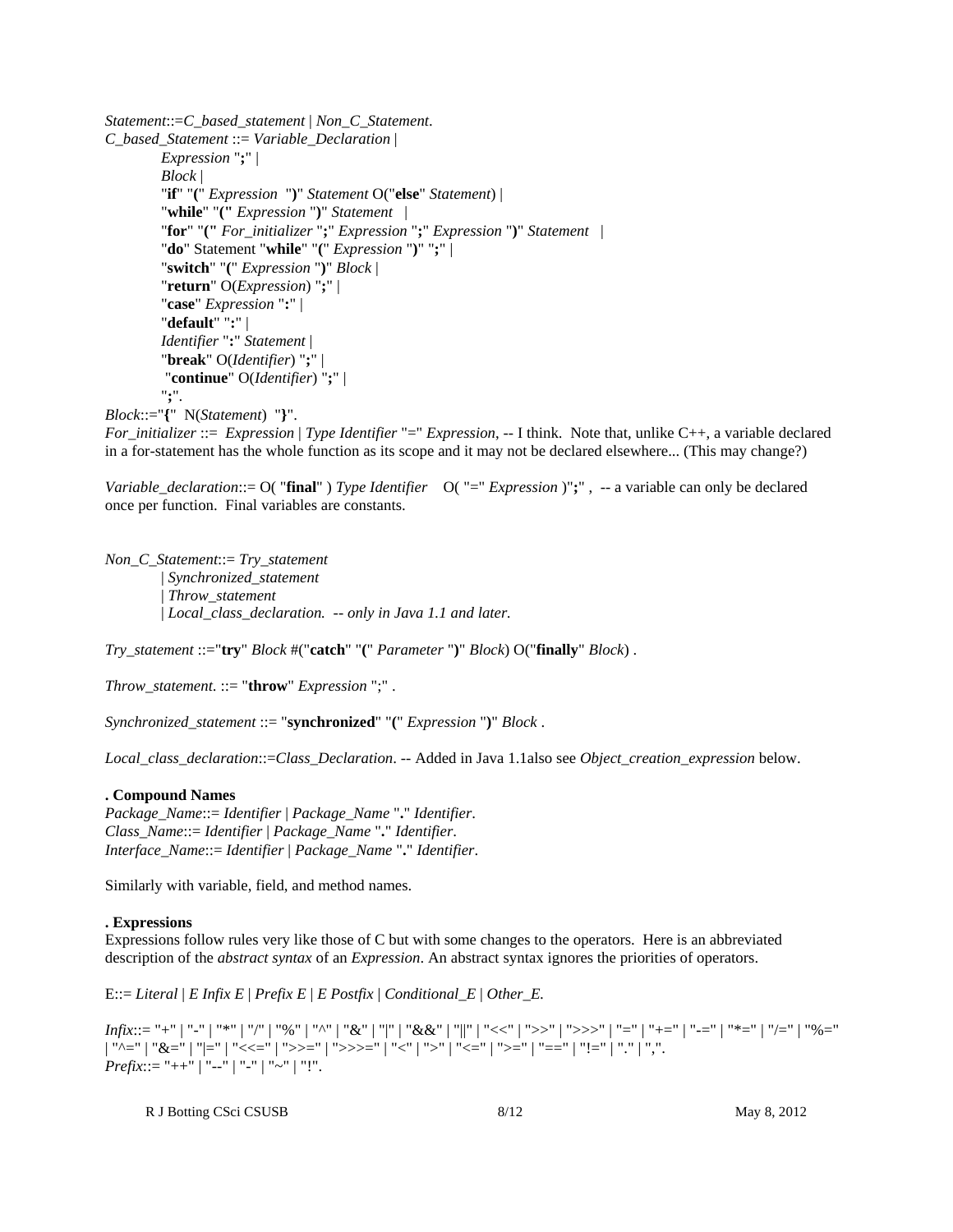*Postfix*::= "++" | "--". *Conditional\_E*::=*E* "**?**" *E* "**:"** *E*. *Other\_E*::= *array* | *cast* | *call* | *parenthesized*. *array*::=*E Number\_of\_subscripts* . *Number\_of\_subscripts* ::=  $N("["E"]")$ . *parenthesized*::="**(**" *E* "**)**" . *cast*::= "**(**" *Type* "**)**" *E* . *call*::= *method\_name* "**(**" *Optional\_List\_of\_Expressions* "**)**". *Optional\_List\_of\_Expressions* ::=  $O(L(E))$ .

> *Literal*::= *Boolean\_literal* | *Object\_literal* | Number | String | Character. *Boolean\_literal*::="**true**" | "**false**". *Object\_literal*::="**null**" | "**super**" | "**this**". -- see Glossary

*Non\_C\_Expression*::=*Run\_time\_type\_test\_expression* | *Object\_method\_call* | *Object\_creation\_expression*,

*Run\_time\_type\_test\_expression*::=*E* "**instanceof**" *Type\_Name* ,

*Object\_method\_call*::=*E* "**.**" *method\_name* "**(**" *Optional\_List\_of\_Expressions* "**)**".

 $-E$ ,  $m(a)$  will compile iff (1) *E* returns an object of type *T*, (2) *m* must be a method in a class that directly or indirectly extends and/or implements *T*, (3) The number and types of the actual arguments *a* must match those of the formal parameters of *m*, and (4) the rules of scope and information hiding for *m* are followed.

-- The actual method call is determined at run time by using the class of the object returned by *E*.

*Object\_creation\_expression*::= *New\_Instance\_of\_Class* | *New\_Array\_Instance* | *New\_Object\_of\_an\_Anonymous\_New\_class.*

*New\_Instance\_of\_Class*::= "**new**" *Class\_Name* "(" *Optional\_List\_of\_Expressions* ")" | "**new**" "**(**" *E* "**)**".. *New\_Array\_Instance*::= "**new**" *Type\_Specifier Number\_of\_subscripts Possible\_Array\_Indicators.*

Added in Java 1.1 -- able to create an object that is an instance of an extended class or interface. *New\_Object\_of\_an\_Anonymous\_new\_class*="**new**" ( *Anonymous\_Class | Anonymous\_Interface*). *Anonymous\_Class* ::= *Class\_Name* "("*Optional\_List\_of\_Expressions* ")" *Set* (*Internal\_Declaration*). *Anonymous\_Interface*= I*nterface\_Name* "()" *Set*( *Abstract\_Method\_declaration*).

### **. Types**

A type is either elementary, or a class or interface, and can indicate an array as well: *Type*::= *Type\_Name Possible\_Array\_Indicators*. *Type\_Name*::= *Elementary\_data\_type\_name* | *Class\_Name* | *Interface\_Name*.

*Possible\_Array\_Indicators*::=#("**[**" "**]**").

*Elementary\_data\_type\_name*::="**boolean**" | "**byte**" | "**char**" | "**short**" | "**int**" | "**float**" | "**long**" | "**double**".

#### **. Modifiers**

*Possible Modifiers*::=#(*Modifier*), -- modifiers should not be repeated and certain pairs of modifiers can not both be used at one time (for example **public** and **private**).

*Modifier*::= "**public**" | "**private**" | "**protected**" | "**static**" | "**final**" | "**native**" | "**synchronized**" | "**abstract**" | "**threadsafe**" | "**transient**".

**. Glossary**

R J Botting CSci CSUSB 9/12 May 8, 2012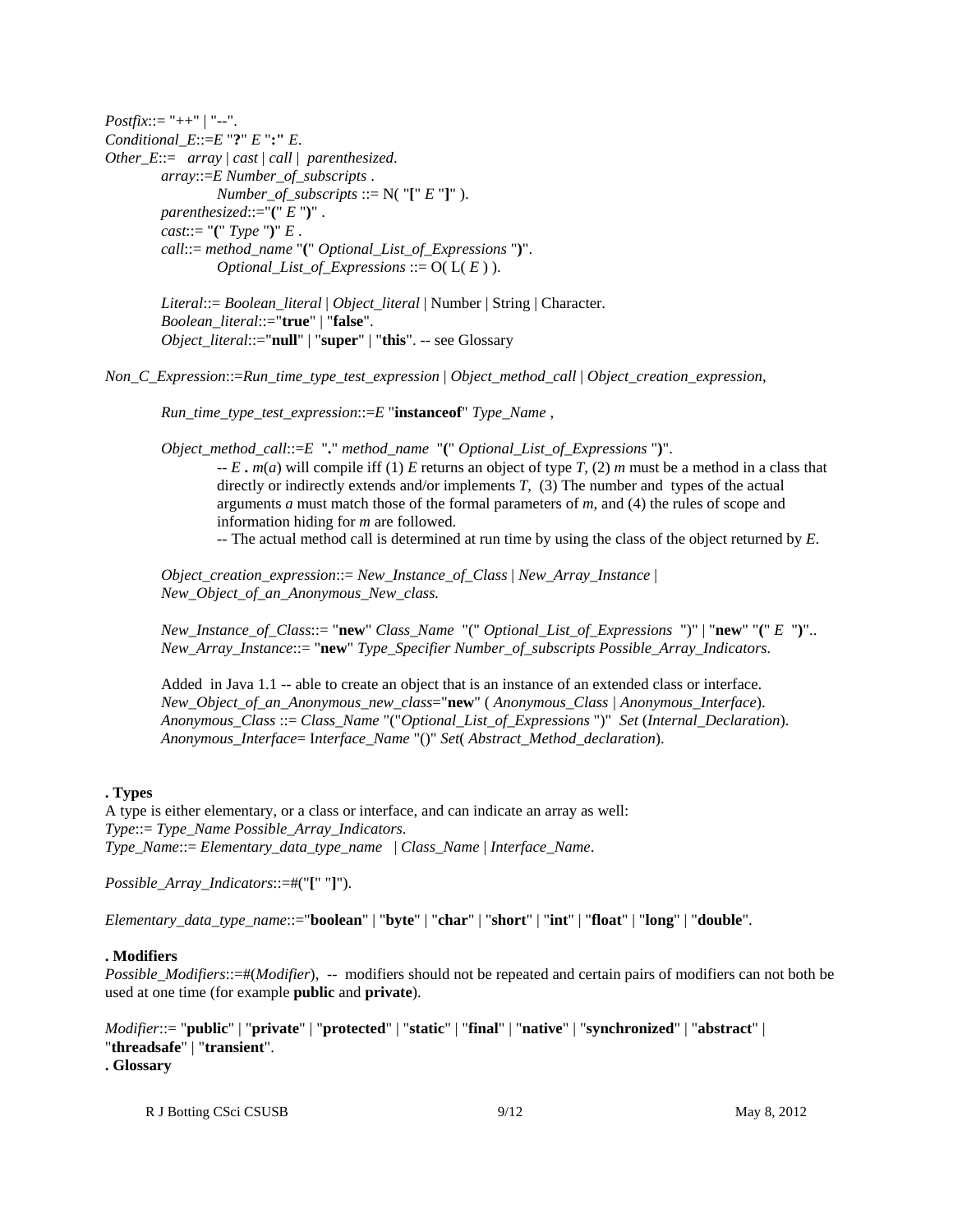http://www.csci.csusb.edu/dick/samples/java.glossary.html

## **. Literals**

**null**::Object=`nonexistent object`. -- initial value for all variables that can refer to object but hasn't been attached to one yet. Also a handy value to indicate that some object (like a Thead) is dead and gone. **super**::=`name of object that *this* extends`. **this**::=`name of object currently invoked`.

## **. Ideas**

deprecate::=`to make a feature obsolete so that it can be removed it in a future version`.

extend::gloss=`Add, define, or redefine fields and methods in an pre-existing class or interface`. If T1 extends T2 and T2 extends T3 then T1 extends T3 indirectly, and so on.

field::=`an attribute or data item in a class`.

implement::gloss=`To provide detailed code that satisfies a particular interface`.

interface::gloss=`A description of *how to use* objects in a set of classes, that does not define *how they work*`.

method::=`operation, function, ...`.

overloading::=`One name with different meanings for different types of object`.

package::=`unrelated collection of classes and interfaces. A file that starts with a *package\_specifier* P generates classes C in directory P with a file C.class that can be imported as P.\* or P.C`.

## **. Modifiers**

default modifier::=`In the absence of any modifiers fields are associated with objects and are visible in all classes in a package, and are inherited by a subclass in the same package only`.

public::=`A public field or method can be used in any other class, public classes can be imported and used any where on the WWW`. -- note that objects are only usable over the WWW if they are public - hence all applets are public classes.

private::=`A private field or method can only be used its own class.`. Note. To get read only fields have a private field and public accessor method that returns the value.

protected::=` Protected variables and functions are inherited by subclasses and are accessible within a package....only`.

static::=`A variable or function associated with a class rather than with the objects of the class`. If you are in doubt about whether some data should be static or not - ask yourself how many times it occurs: once per class(static) or once per object(not static) or many time per object ( in a different class!).

## **Note for C programmers.**

Java Static is like C++ not C. In Java a static *field* is shared by all functions in that class. Whether other classes can access it depends on whether it is *private*, *public*, and/or *protected*. Static data is shared in common by every object in a class and only stored in one place. A method is declared to be static when it associated with the class of objects rather than a particular object in that class. This means that a static function can not refer any data in an object - because it has no object.

A Java field that is nonstatic is attached to an object -- one object to one field instance. Each object in the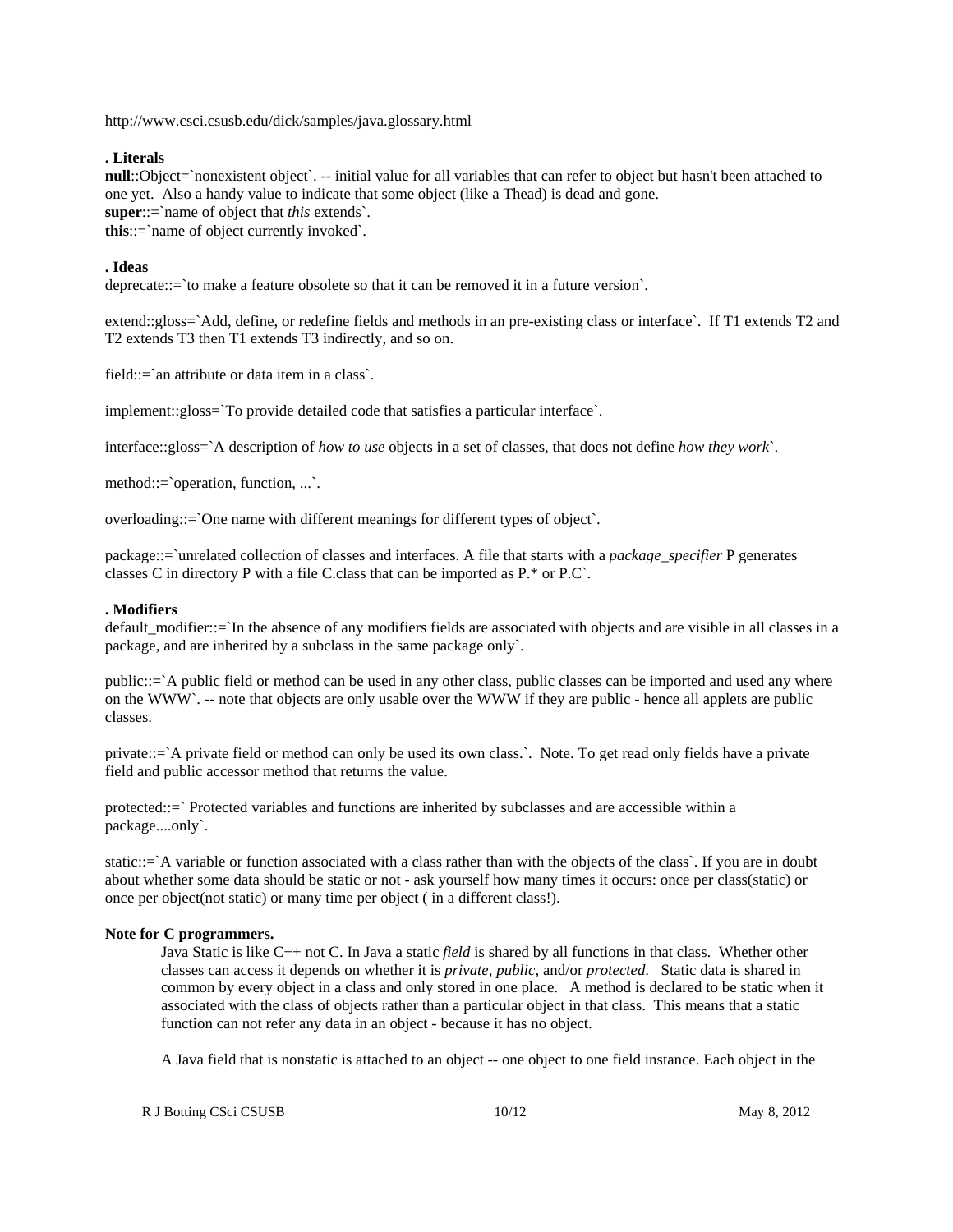class has its own variable, and all functions refer to that particular variable. The variable is created as part of the object and deleted with it. Variables in inner blocks also belong to the function, not the inner block.

final::=`once initialized it can not be changed`,  $-$  UML( `frozen` ), C++(const).

A variable(a field of a class/object or in a function) is declared `final` when you want it to keep its initial value for ever. It is a constant. A *class* is declared as `final` if it can not be extended. A final *method* can not be over-ridden in any extension. The idea here is to stop people subverting an existing class by extending it (across the internet) and redefining a security sensitive method.

native::=`Preprogrammed in another language and running as machine code`. For a tutorial on a way to integrate C functions into Java methods see http://www.javasoft.com/tutorial/native/index.html

synchronized::=`Only one thread can execute this code/method at a time`.

A method or block of code is marked as `synchronized` if only one thread of control can be in it at a time. It protects resources from interference by multiple accesses at one time. Other threads are locked out. The lock uses a semaphore that is an invisible part of an object. If the semaphore belongs to a thread a new thread can not start the statement. On exit the semaphore is released. When a thread enters code the semaphor belongs to the entering thread.

abstract::method=`A method that must exist for objects in a class but is fully defined only in subclasses`, abstract::class=`A class with one or more abstract methods`.

abstract::=`not concrete, not yet implemented, deferred to a subclass, prototypical`.

An abstract method is one that is defined in classes derived from this class. All subclasses have a version as defined in the base class or also declare it as abstract. Certain methods can not be abstract: constructors, static, private, those that override superclass methods. An abstract method makes the whole class `abstract`. A class that inherits an abstract method and does not override it is also an abstract class. An abstract class can not be used to declare or create objects. You can only call an abstract method via an object in a class that has extended the abstract class and defined all the abstract methods. An abstract method is a place where functionality can be plugged into an existing framework.

threadsafe::=` If another thread executing this code at the same time can not change the value of a variable then the variable is `threadsafe` and the compiler may do clever things with it to make the code faster or smaller.`.

transient::=`something that does last longer than a function call`.

If an object can exist longer than a given applet....is persistent.... then its transient data does not have to be preserved when a function exits.

### **. Terminology**

applet::=`A small program that can be sent across a network and interpreted safely on the receiving machine`.

array::= `an indexed sequence of similar sized objects that are allocated into consecutive locations in memory.`.

API::= Application Programmers Interface. -- for example the AWT and SWING.  $AWT::=awt$ .

awt::=`Abstract windowing toolkit, another windowing toolkit. A set of machine independent classes that make it easier to create graphic user interfaces and output`.

bean::= `a class that follows guidelines about its fields and methods that allow it to be used as a plug compatible component to rapidly develop complex applications`.

beanbox::= `a program that allows someone to combine Java beans into programs by using graphics`.

bytecode::= byte\_code.

byte\_code::=`a way of describing classes by a stream of bytes that are the machine code for the Java Virtual Machine`.